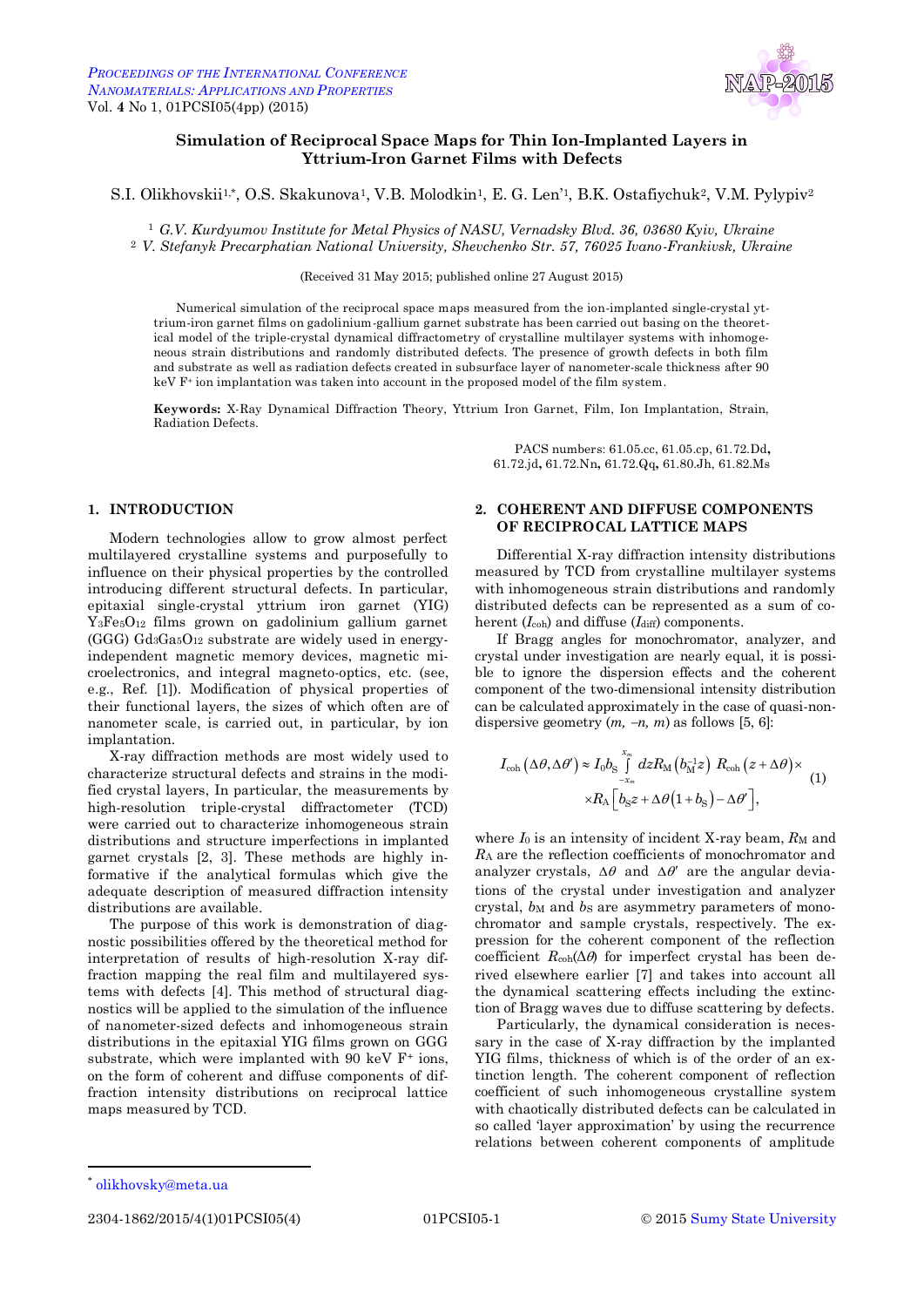reflection coefficients of adjacent layers for Bragg diffraction geometry [5]:

$$
R_j = \frac{r_j + R_{j-1}(t_j^2 - \zeta_j r_j^2)}{1 - \zeta_j r_j R_{j-1}},
$$
\n(2)

where  $r_j$  and  $t_j$  are amplitude reflectivity and transmissivity of *j* th layer, respectively, and  $\zeta_j \approx 1$ .

The diffuse component of the diffraction intensity measured by TCD can be represented approximately by the following expression [5, 6]:

$$
I_{\text{diff}}\left(\Delta\theta,\,\Delta\theta'\right) \approx I_0 R_{\text{iM}} R_{\text{iA}} r_{\text{diff}}\left(\mathbf{\kappa}\right). \tag{3}
$$

where  $R_{iM}$  and  $R_{iA}$  are the integrated reflectivities of monochromator and analyzer crystals, respectively, and components *k<sup>x</sup>* and *k<sup>z</sup>* of two-dimensional vector **κ** describe a deviation from the reciprocal lattice point H in the coherent scattering plane.

Function  $r_{\text{diff}}(\mathbf{k})$  in Eq. (3) represents the diffuse component of the differential reflection coefficient of the investigated sample after integration over vertical divergence [7]:

$$
r_{\text{diff}}(\mathbf{x}) = \sum_{j=0}^{M} F_{\text{ext}}^{j} F_{\text{abs}}^{j} r_{\text{diff}}^{j}(\mathbf{x}), \qquad (4)
$$

where  $F_{\text{ext}}^{j}$  is the extinction factor describing the influence of redistribution of X-ray intensity between transmitted and diffracted coherent waves in *j* th layer, the factor  $F_{\text{abs}}^j$  describes photoelectric absorption and absorption due to diffuse scattering in layers lying above *j* th layer, and  $r_{\text{diff}}^j(\mathbf{x})$  is the diffuse component of the differential reflection coefficient of *j* th layer.

Thus, the formulas presented above provide the possibility for the effective, i.e., with minimization of required calculation time expenses, and quantitative selfconsistent analysis of coherent and diffuse components of reciprocal lattice maps, which are measured from crystalline film or multilayer systems, including those with inhomogeneous strain distributions, large strain gradients at layer interfaces, and randomly distributed defects of different types in all the layers and substrate.

### **3. MODEL OF THE DEFECT STRUCTURE IN ION-IMPLANTED YIG FILM**

The sample of the epitaxial YIG film with 5.33  $\mu$ m thickness, which was grown on GGG substrate and implanted with  $F^+$  ions of the energy of 90 keV at dose  $D =$  $6.10^{13}$  cm<sup>-2</sup>, has been chosen as a model object for simulation.

This sample was investigated earlier by using the high-resolution double-crystal X-ray diffractometer [8]. As has been established by simultaneous treatment of the rocking curves measured for two reflections, the strain profile in YIG film implanted with F<sup>+</sup> ions has the shape shown in Fig. 1. This strain profile is formed due to the radiation defects, which are distributed inhomogeneously in depth and cause the corresponding «in average» inhomogeneous strain. The depth profile of the strain caused by ion implantation was calculated by

using the determined characteristics of spherical amorphous clusters in implanted layer, namely, concentration of  $5.10^{20}$  cm<sup>-3</sup>, radius of 0.75 nm, and volume misfit strain at the boundary between cluster and crystal matrix of 0.0375.



**Fig. 1** – Strain profile in YIG film implanted with F<sup>+</sup> ions  $(E = 90 \text{ keV})$  at dose  $D = 6.10^{13} \text{ cm}^{-2}$ 

Besides, in the model of defect structure of the implanted epitaxial single-crystalline system of YIG film grown on GGG substrate the presence of two types of growth microdefects, namely, spherical clusters and circular prismatic dislocation loops was taken into account. Their characteristics were supposed to be the same as determined in Ref. [8], namely, for spherical clusters in YIG film and GGG substrate we putted cluster radii of 10 and 8 nm, respectively, concentration of  $10^{14}$  cm<sup>-3</sup>, and volume misfit strain at the boundary between cluster and crystal matrix of 0.03. Similarly, for dislocation loops of <110>-type in YIG film we putted dislocation loop radius of 5 nm and concentration of  $10^{15}$  cm<sup>-3</sup>, whereas in GGG substrate we putted dislocation loop radii of 5 and 90 nm, and concentrations of  $10^{15}$  and  $1,2\cdot10^{12}$  cm<sup>-3</sup>, respectively.

The YIG/GGG film system in whole was considered as a multilayer system in each layer of which the strain was consisted of sum of average and fluctuating components. At modeling the average strain distribution, the implanted layer was subdivided into 10 nm thick laminae, whereas the transition layer between film and substrate was subdivided into layers with thicknesses of order of few hundreds of nanometers.

## **4. SIMULATION OF RECIPROCAL LATTICE MAPS FOR ION-IMPLANTED YIG FILMS WITH DEFECTS**

The results of numeral simulation of reciprocal lattice maps are described below for the YIG film, which was implanted with F<sup>+</sup> ions of the energy of 90 keV at dose *D*  $= 6.10^{13}$  cm<sup>-2</sup>. The maps were simulated for the case of measurements by the high-resolution PANalytical X`Pert Pro MRD XL diffractometer for (444) reflection of characteristic Cu $K_{\alpha}$ 1 radiation in the symmetrical Bragg diffraction geometry at the sample under investigation. As far as the Bragg angle for Ge (220) reflection used in monochromator and analyzer crystals of the diffractometer is nearly equal to Bragg angles for (444) reflection of YIG film and GGG substrate, the influence of dispersion effects can be neglected and for the calculation of coherent and diffuse components of reciprocal lattice maps the simplified formulas (1) and (3) can be used.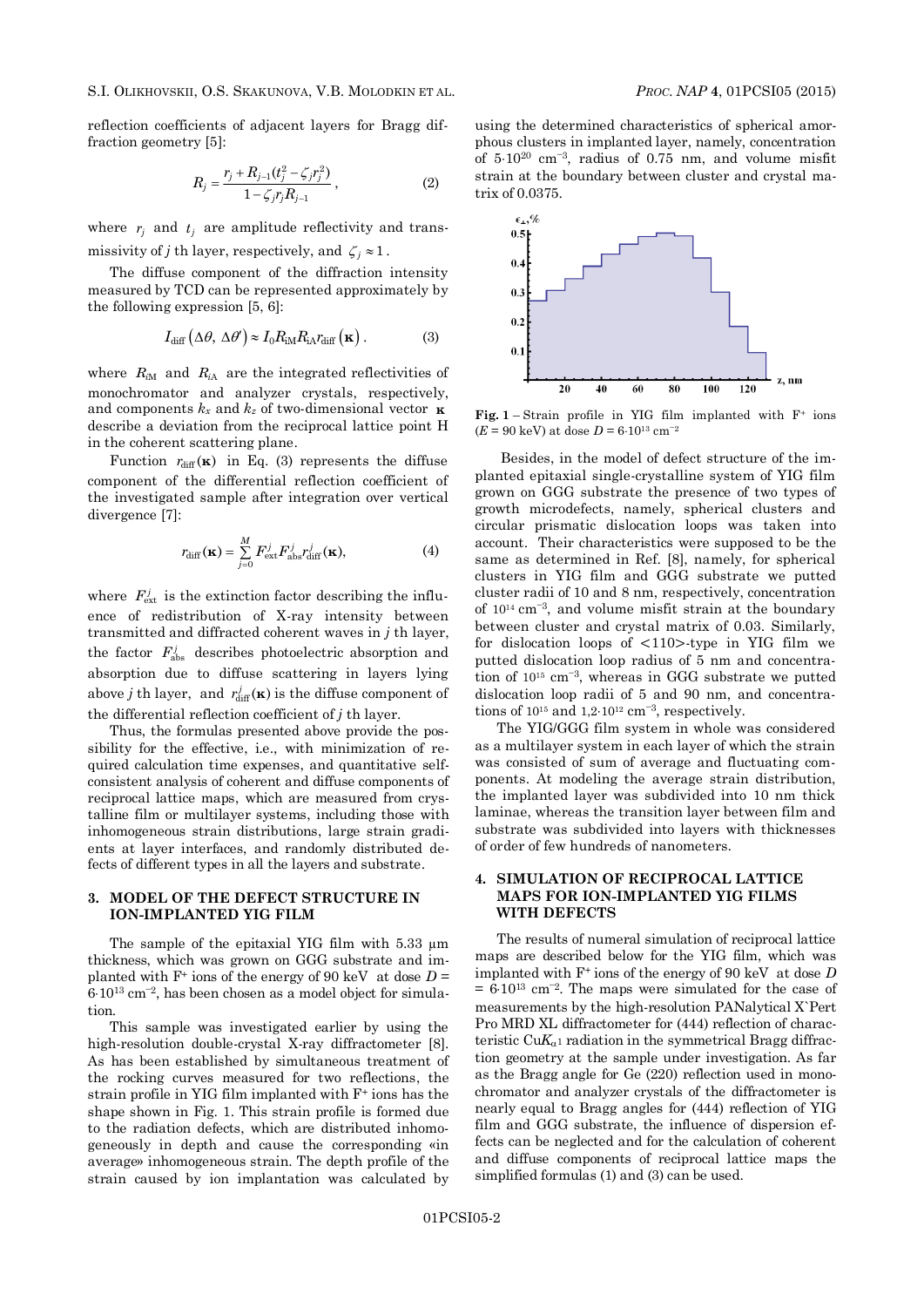SIMULATION OF RECIPROCAL SPACE MAPS… *PROC. NAP* **4**, 01PCSI05 (2015)

To elucidate the role of growth microdefects in YIG film and GGG substrate in the formation of diffraction patterns, we first calculated the reciprocal lattice map for the symmetrical 444 reflection of  $CuK_{\alpha1}$  radiation from as-grown YIG/GGG film system (Fig. 2). As is evident from comparison between the total reciprocal lattice map and its coherent component, the diffuse scattering intensity from microdefects in both YIG film and GGG substrate give a substantial contribution to the formation of observed diffraction intensity distributions.



**Fig. 2** – Reciprocal lattice map (middle), its coherent component (left), and longitudinal cross section (right) for 444 reflection of  $CuK_{a1}$  radiation from as-grown YIG/GGG film system

The reciprocal lattice map simulated for the symmetrical 444 reflection of  $CuK_{\alpha1}$  radiation from the YIG/GGG film system implanted with F<sup>+</sup> ions of 90 keV energy at dose  $D = 6.10^{13}$  cm<sup>-2</sup> is shown in Fig. 3.



**Fig**. **3** – Reciprocal lattice map (middle), its coherent component (left), and longitudinal cross section (right) for 444 reflection of  $CuK_{\alpha1}$  radiation from YIG/GGG film system implanted with F<sup>+</sup> ions (E = 90 keV) at dose  $D = 6.10^{13}$  cm<sup>-2</sup>

As can be seen by comparing Figs. 2 and 3, the irregularly shaped diffuse scattering intensity distribution from spherical clusters in implanted YIG layer appears additionally to the diffuse scattering intensity distributions from microdefects in both YIG film and GGG substrate around corresponding reciprocal lattice points. It should be remarked that the irregular shape of diffuse scattering intensity distribution from spherical clusters in implanted layer is caused by the inhomogeneous 'in-average' strain distribution in this layer, which leads to smoothing and deformation of the double-drop form known for isodiffuse lines from spherical clusters.

It should be emphasized especially that longitudinal cross sections of the simulated reciprocal lattice maps in Figs. 2 and 3 closely coincide in form with the rocking curves, which were measured by using the highresolution double-crystal X-ray diffractometer for the corresponding as-grown and implanted epitaxial YIG films [8]. Only the distinction consists in that the oscillations at the tail of the rocking curve measured from implanted epitaxial YIG film are something smoothed as compared with longitudinal cross section of the simulated reciprocal lattice map in Fig. 3 what is explained by an additional contribution of diffuse scattering intensity from defects in implanted YIG layer due to integration over vertical divergence.

#### **5. RESUME AND CONCLUSIONS**

On the basis of the created theoretical model of the triple-crystal X-ray dynamical diffractometry of the multilayered crystalline systems with inhomogeneous strain profile and randomly distributed defects, the numeral simulation of reciprocal lattice maps which are measured from the ion-implanted single-crystal YIG films on GGG substrate has been carried out. The presence of growth defects in both film and substrate as well as radiation defects created in subsurface layer was taken into account

It is established that, as a result of superposition of coherent and diffuse scattering intensities from defects of various types in different layers with heterogeneous strain, the reciprocal lattice maps take the form which substantially differs from that characteristic for crystals with homogeneous strain and one type of defects.

Self-consistent description of coherent and diffuse components of dynamical X-ray scattering with account for instrumental factors of TCD allows the correct quantitative analysis of complete reciprocal lattice maps measured from inhomogeneous imperfect crystal structures with defects.